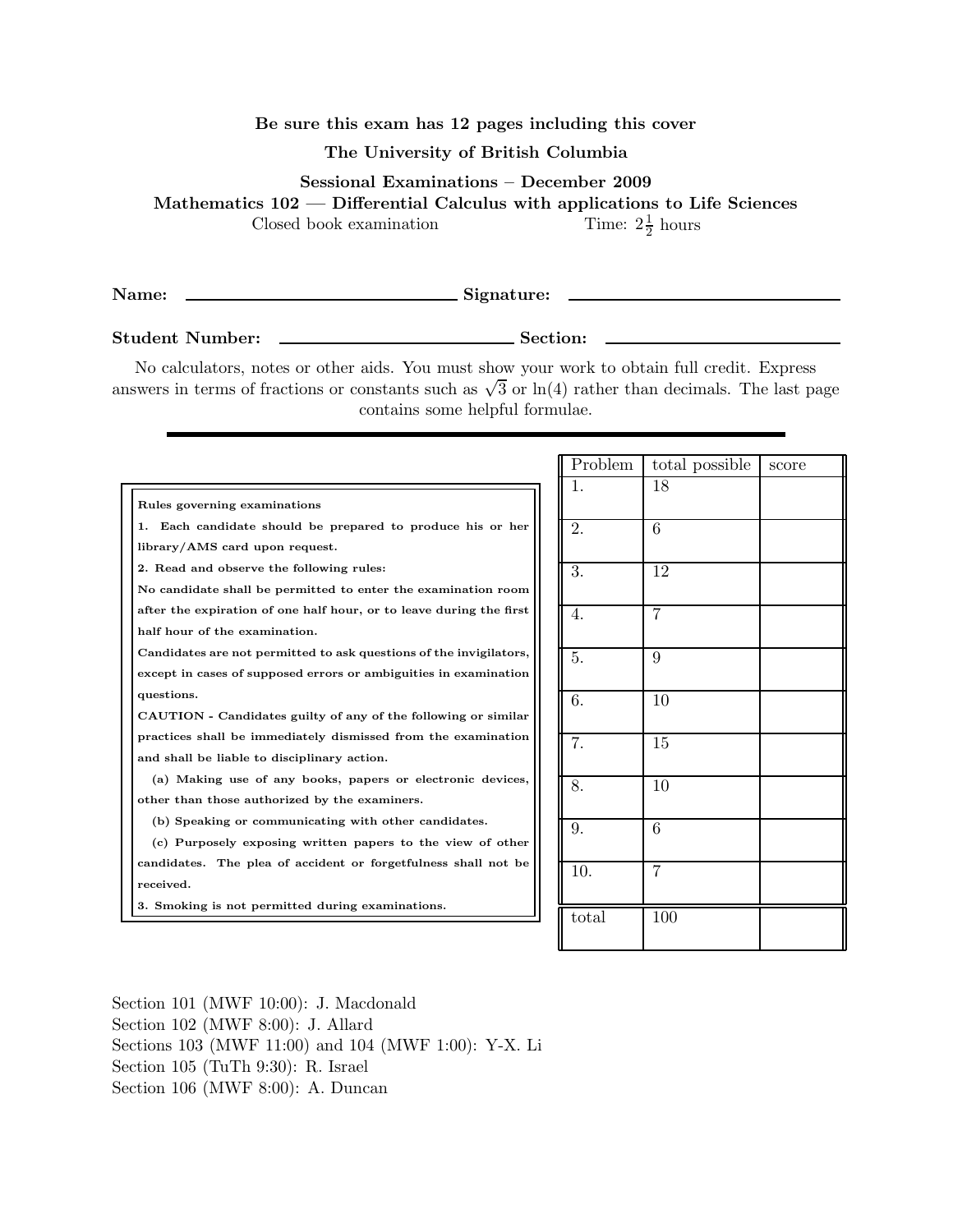1. For this short-answer question, only the answers (placed in the boxes) will be marked.

(3 points) (a) Find the average rate of change of  $f(x) = x^2/(1 + x^2)$  on the interval  $0 \le x \le 2$ .



(3 points) (b) Find the global (absolute) minimum of the function  $f(x) = x^2 e^{-x}$  on the interval  $-3 \leq x \leq 3$ .



(3 points) (c) Find the y-intercept of the tangent line at the point  $(1, -1)$  to the graph of the function  $y(x)$  defined implicitly by  $2x^3 + y^3 + xy = 0$ .





(3 points) (e) Given the curve  $y = Vx^2/(x^2 + K^2)$ , find new variables  $X = X(x)$  and  $Y = Y(y)$  so that the graph of  $Y$  as a function of  $X$  is a straight line.



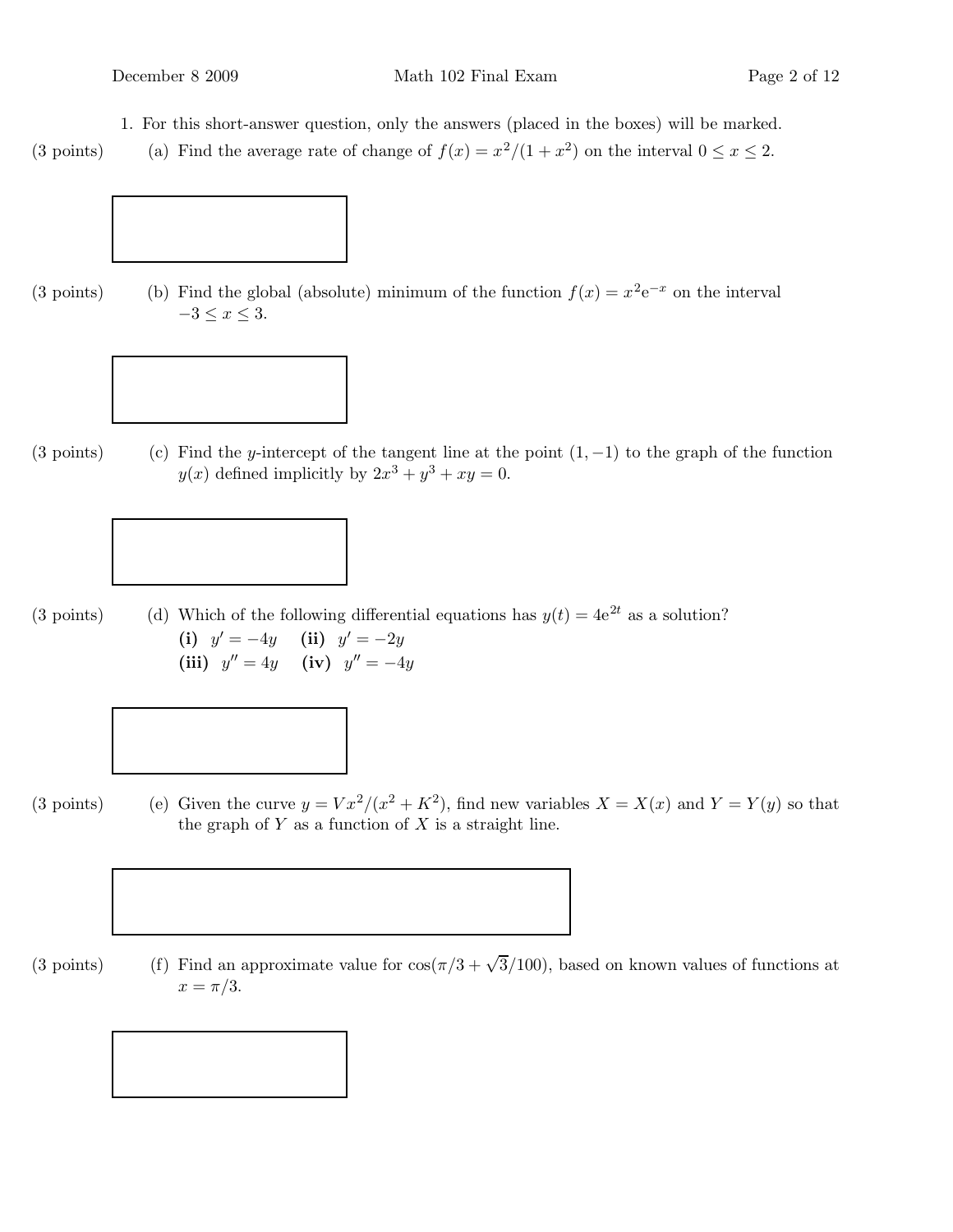- (6 points) 2. Do only one of the following two questions. If you write something for both, circle (a) or (b) to indicate which one you want marked.
	- (a) Using the definition of the derivative (no differentiation rules), find  $f'(1)$  where  $f(x) = (4x + 12)^{1/2}.$

Hint:  $a^{1/2} - b^{1/2} = \frac{a-b}{a^{1/2} + b}$  $a^{1/2} + b^{1/2}$ 

(b) Consider the differential equation  $\frac{dy}{dt} = \frac{y^2 - 1}{y^2 + 1}$  $\frac{y}{y^2+1}$  with the initial condition  $y(0) = 0$ . Use two steps of Euler's method to find an approximate value for  $y(1)$ .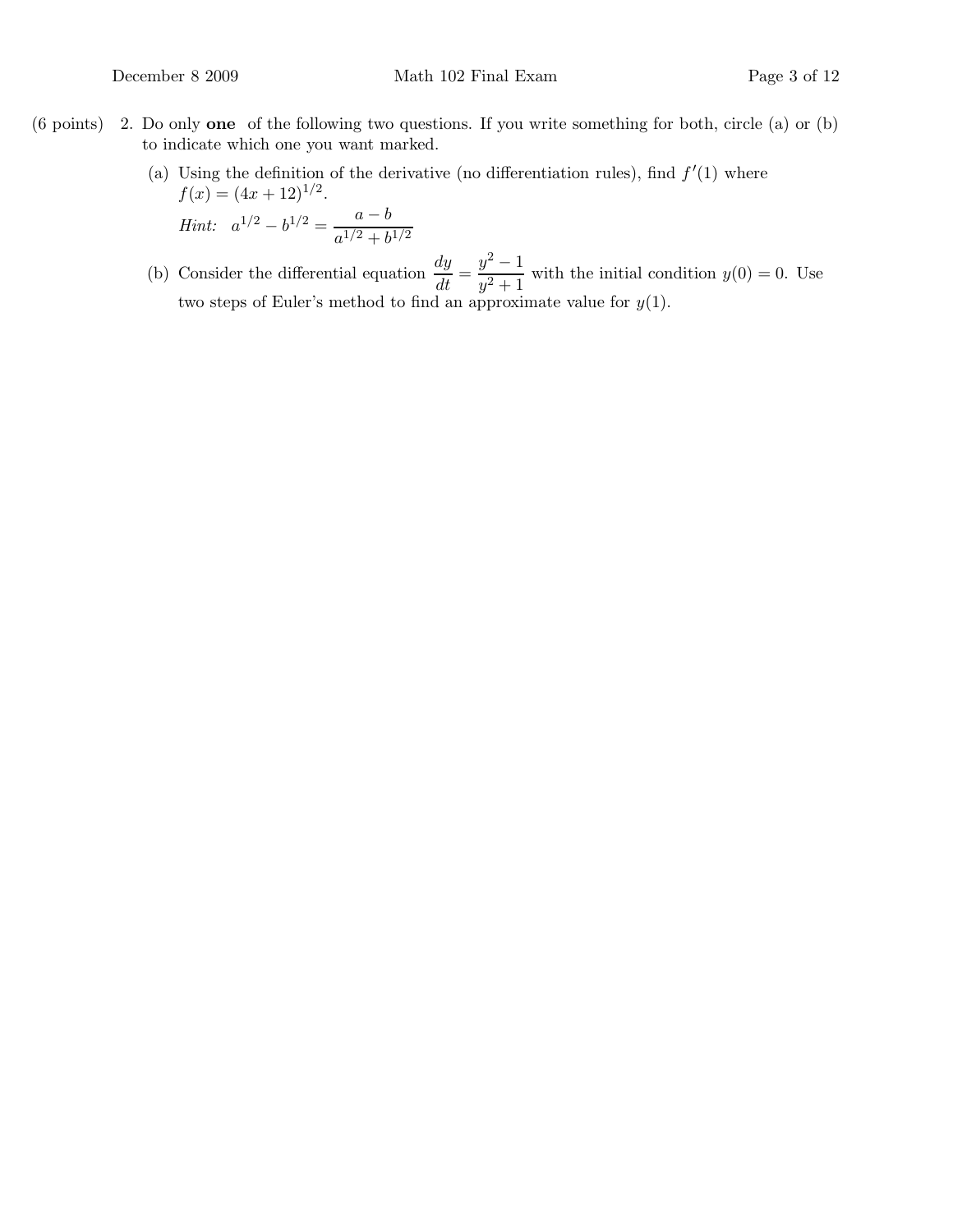

- 3. A navy vessel is located at 25  $km$  from the enemy shoreline where an enemy helicopter base is located. The vessel is moving toward the base at a constant speed of  $v_v = 30 \; km/h$ . At this time (referred to as  $t = 0$  for convenience), its early warning radar detected that an enemy helicopter is located on the ground in the base and is taking off vertically with a constant speed  $v_h = 40 \; km/h$  (see figure). To determine the optimal time to fire a laser beam to shoot down the helicopter, the following information must be provided to the commander.
- (6 points) (a) At what time will the distance between the vessel and the helicopter be shortest? What is this distance? Assume that the speeds and directions of both the vessel and helicopter are constant.

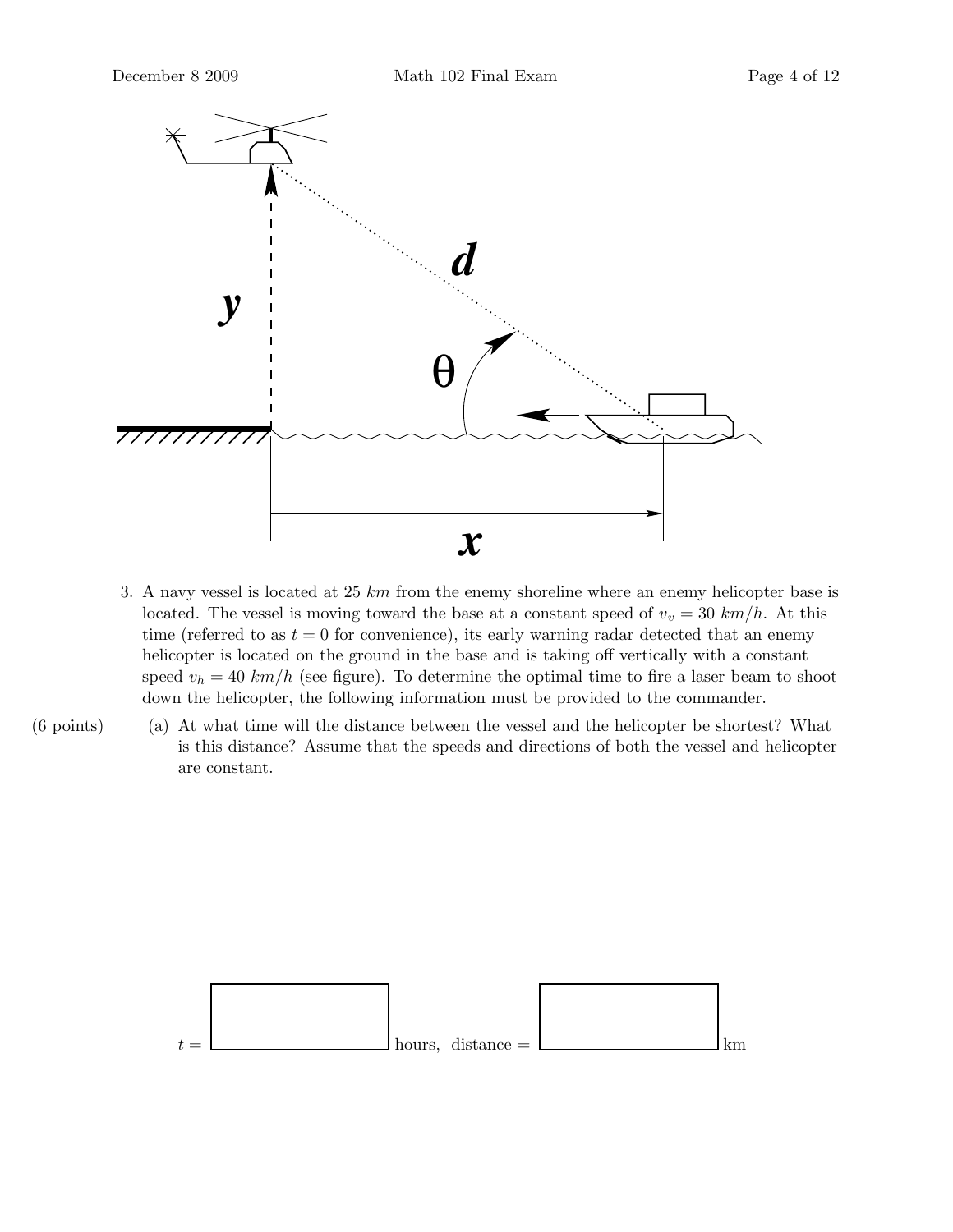(6 points) (b) The laser is kept pointing directly at the helicopter at all times. At the time found in (a), what is the rate of change of the angle  $\theta$  at which the laser is aimed (see figure)?



(7 points) 4. Find all points on the graph of  $y^2 = 4x + 12$  where the tangent line to that graph is parallel to  $y = x + 1$ .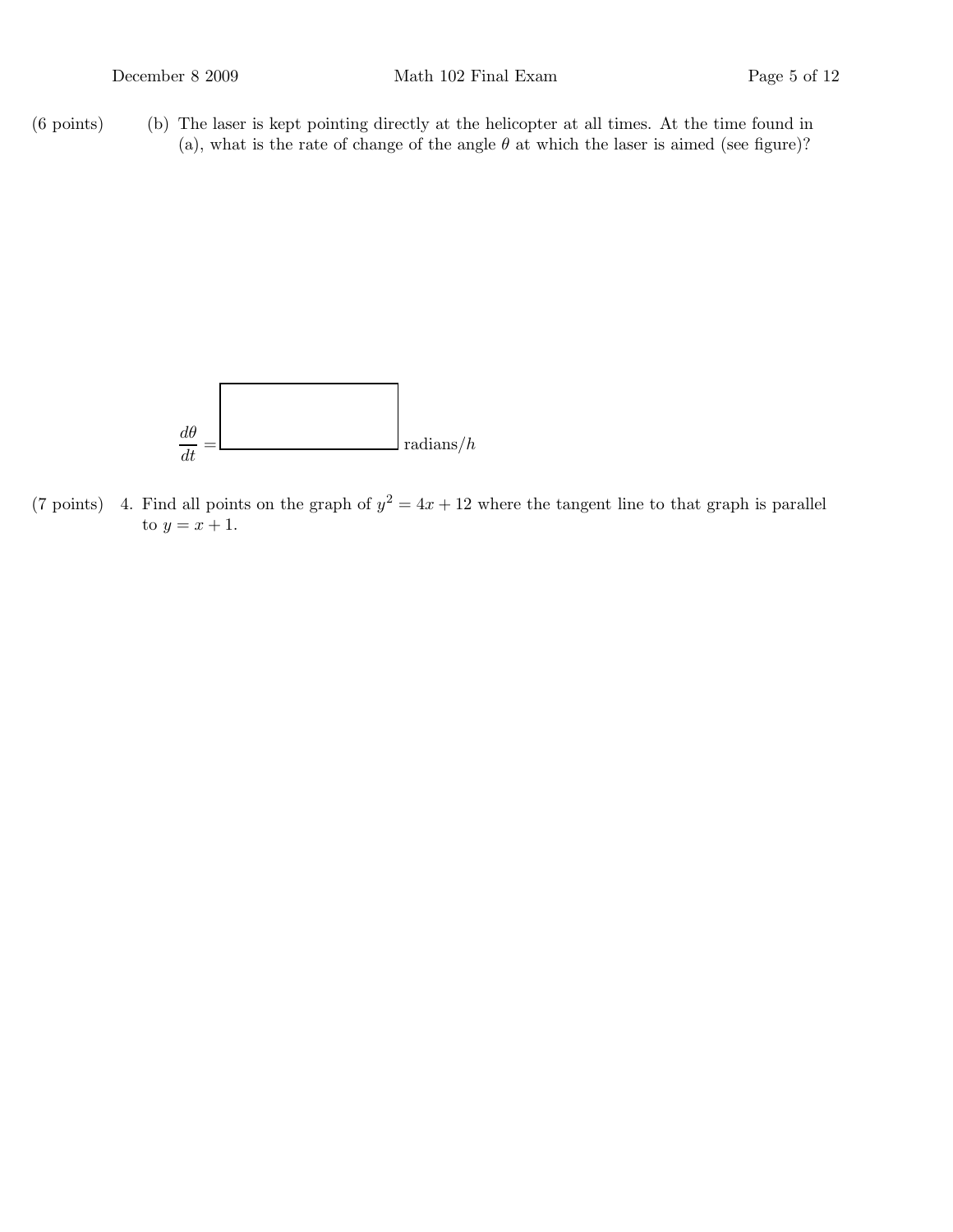- 5. A model rocket moves vertically so that its height (in metres) above the ground at time  $t$ seconds is  $y(t) = 900t - t^3$  from  $t = 0$  until the rocket hits the ground.
- (3 points) (a) When does the rocket reach its greatest height? Call this time  $t_1$ .



(3 points) (b) When does the rocket hit the ground? Call this time  $t_2$ .



(3 points) (c) What is the rocket's average velocity from time  $t_1$  to time  $t_2$ ?

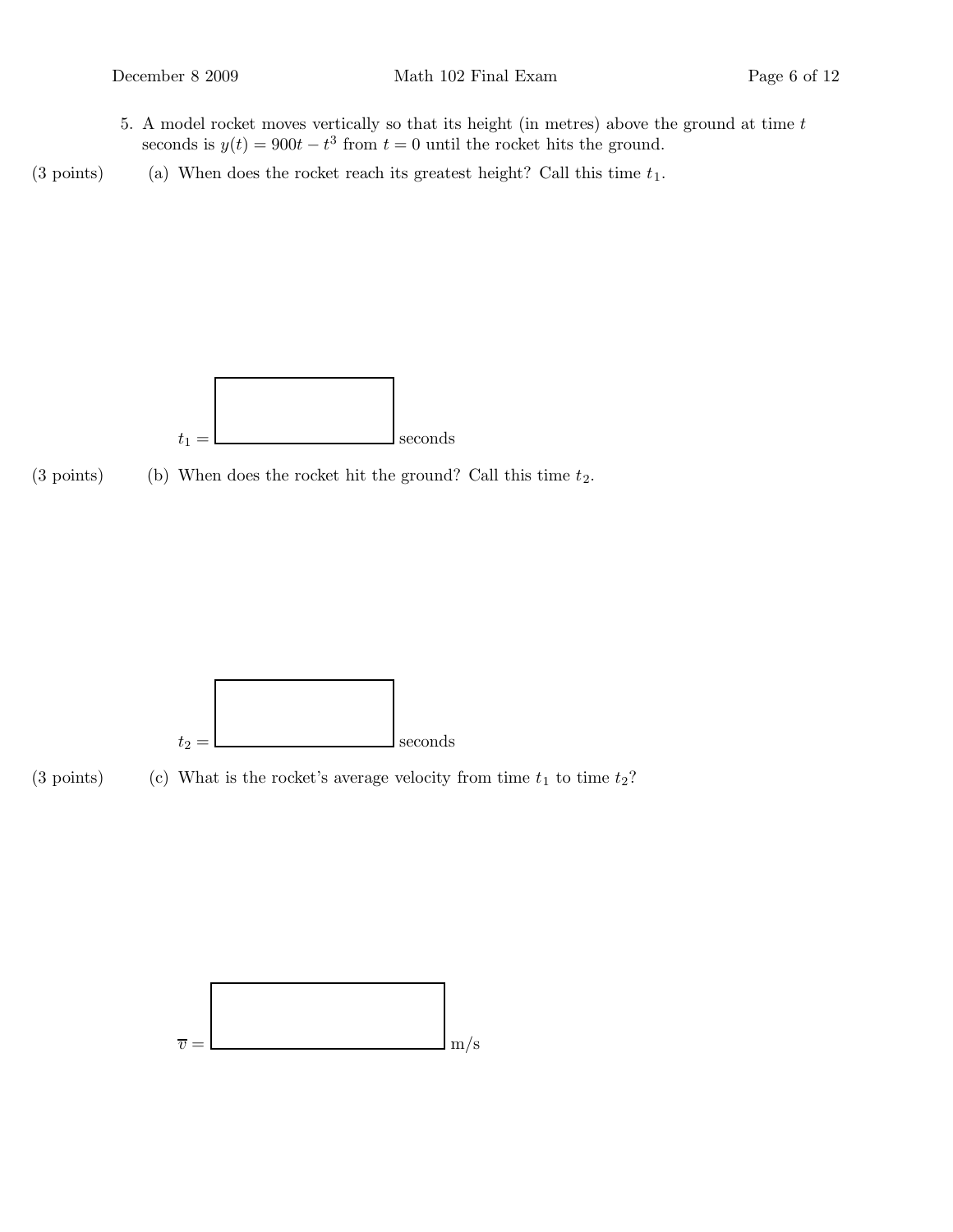6. Newton's Law of Cooling states that the rate of change of the temperature of an object is proportional to the difference in temperature between the environment and the object. In a room at 20° C, suppose a cup of coffee cools from 80° C to 60° C in 5 minutes.

(5 points) (a) How long does it take to cool from  $80°$  C to  $30°$  C?



(5 points) (b) What is its temperature 15 minutes after it was at  $75°$  C?

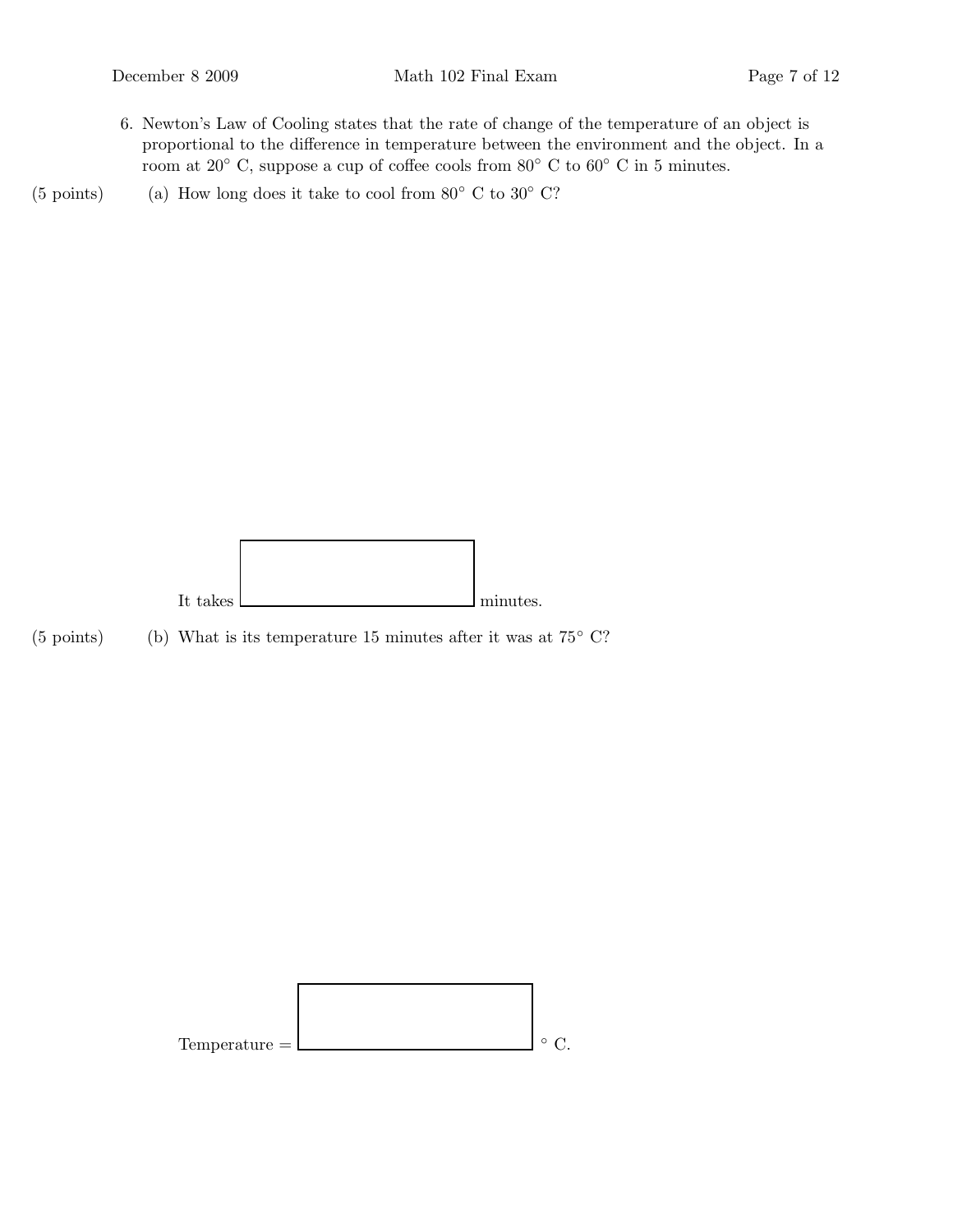7. Consider the function

$$
f(x) = 10\ln(x^2 + 1) - x^2
$$

(7 points) (a) Find all the critical points of  $f(x)$  and classify each one as a local maximum, local minimum or neither.

(4 points) (b) Does this function have a global maximum on the interval  $(-\infty,\infty)$ ? Does it have a global minimum there? Circle Yes or No in each case.

Global maximum? Yes No Global minimum? Yes No

(4 points) (c)  $f(1)$  is close to 6. Suppose we use Newton's method to find the solution of  $f(x) = 6$ , starting with the initial guess  $x_0 = 1$ . Find  $x_1$ .

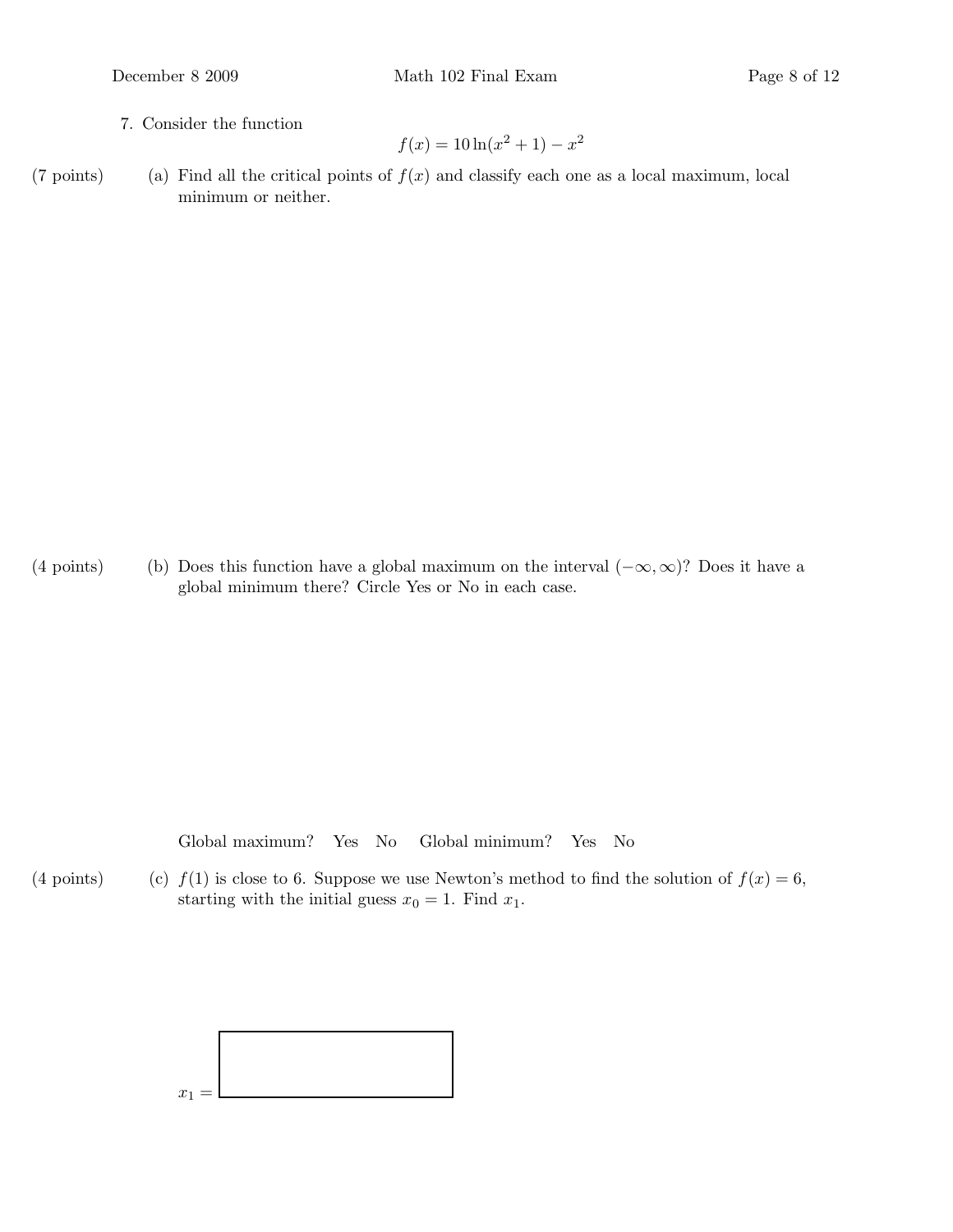8. The graph of a function  $f(x)$  for  $0 \le x \le 8$  is shown below.

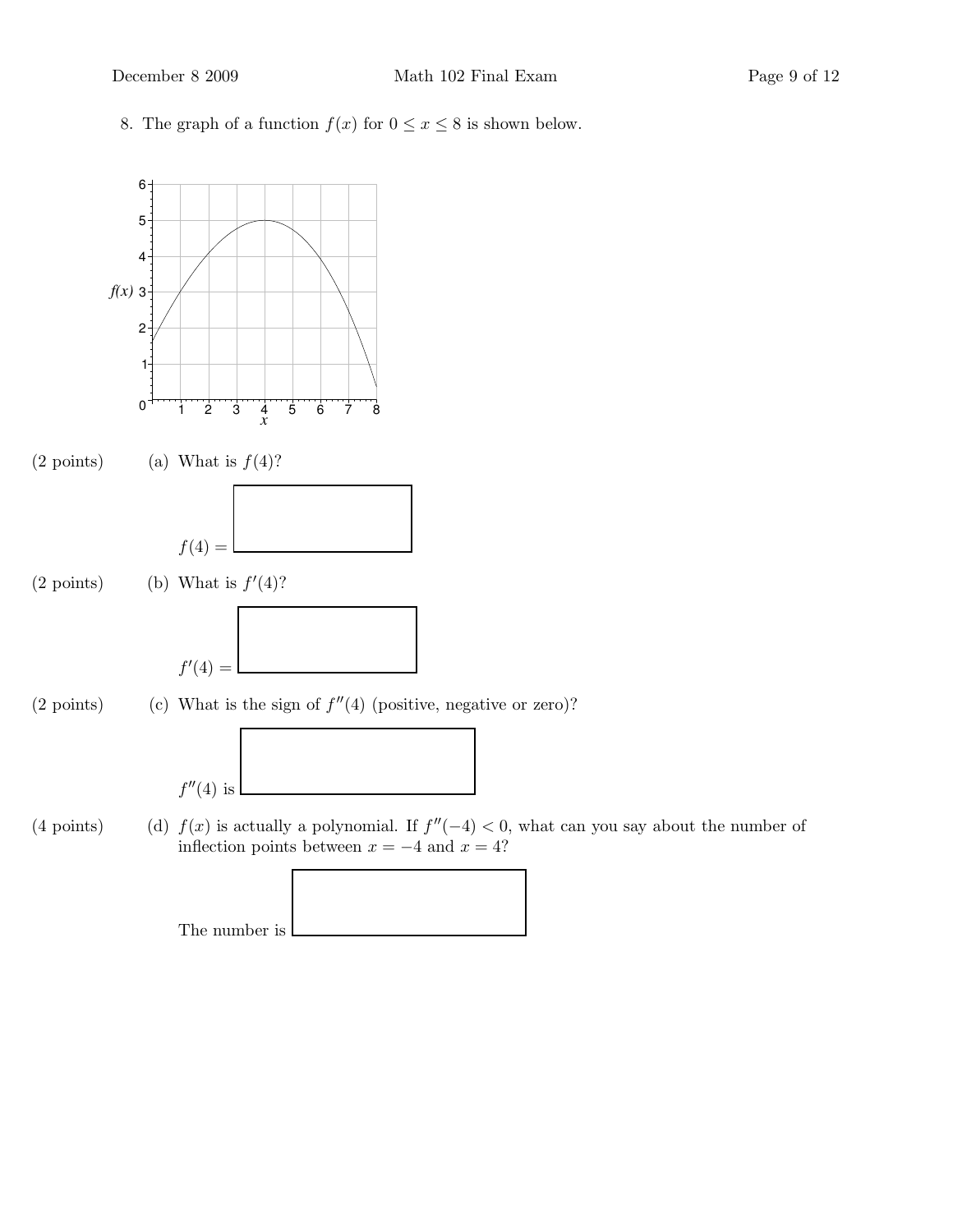(6 points) 9. Two quantities x and y, both depending on time t, are related by the equation  $x^2 - y^3 = 1$ . If  $dx/dt = 4$ , what is  $dy/dt$  at the moment when  $x = 3$  and  $y = 2$ ?

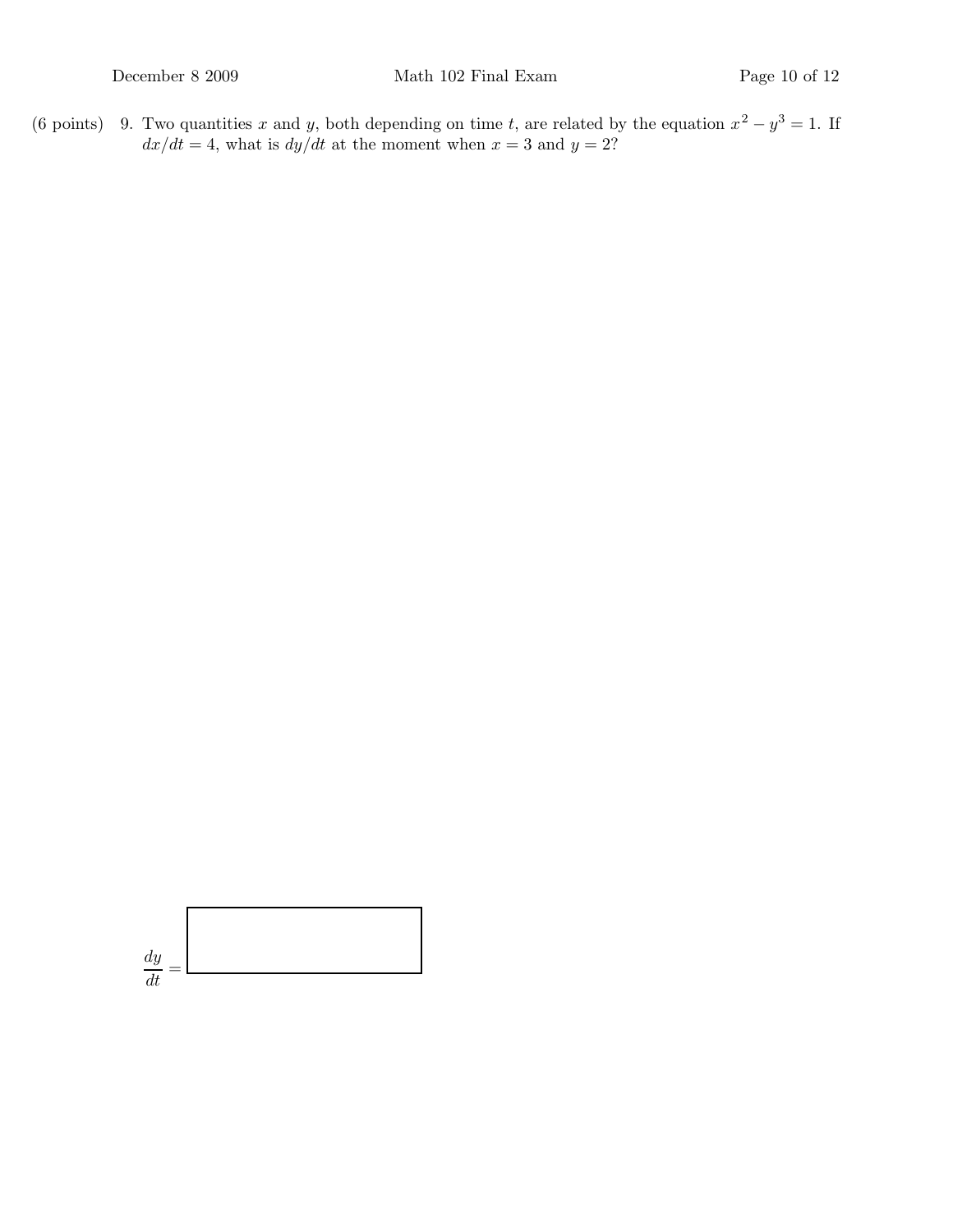10. Consider the differential equation

$$
\frac{dy}{dx} = \frac{y^2 - 1}{y^2 + 1}
$$

(4 points) (a) Find all stable and unstable steady states (equilibrium values), if any, for this differential equation.



(3 points) (b) What value will the solution of this differential equation with initial condition  $y(0) = 0$ approach as  $t$  increases?

$$
\lim_{t \to +\infty} y(t) =
$$